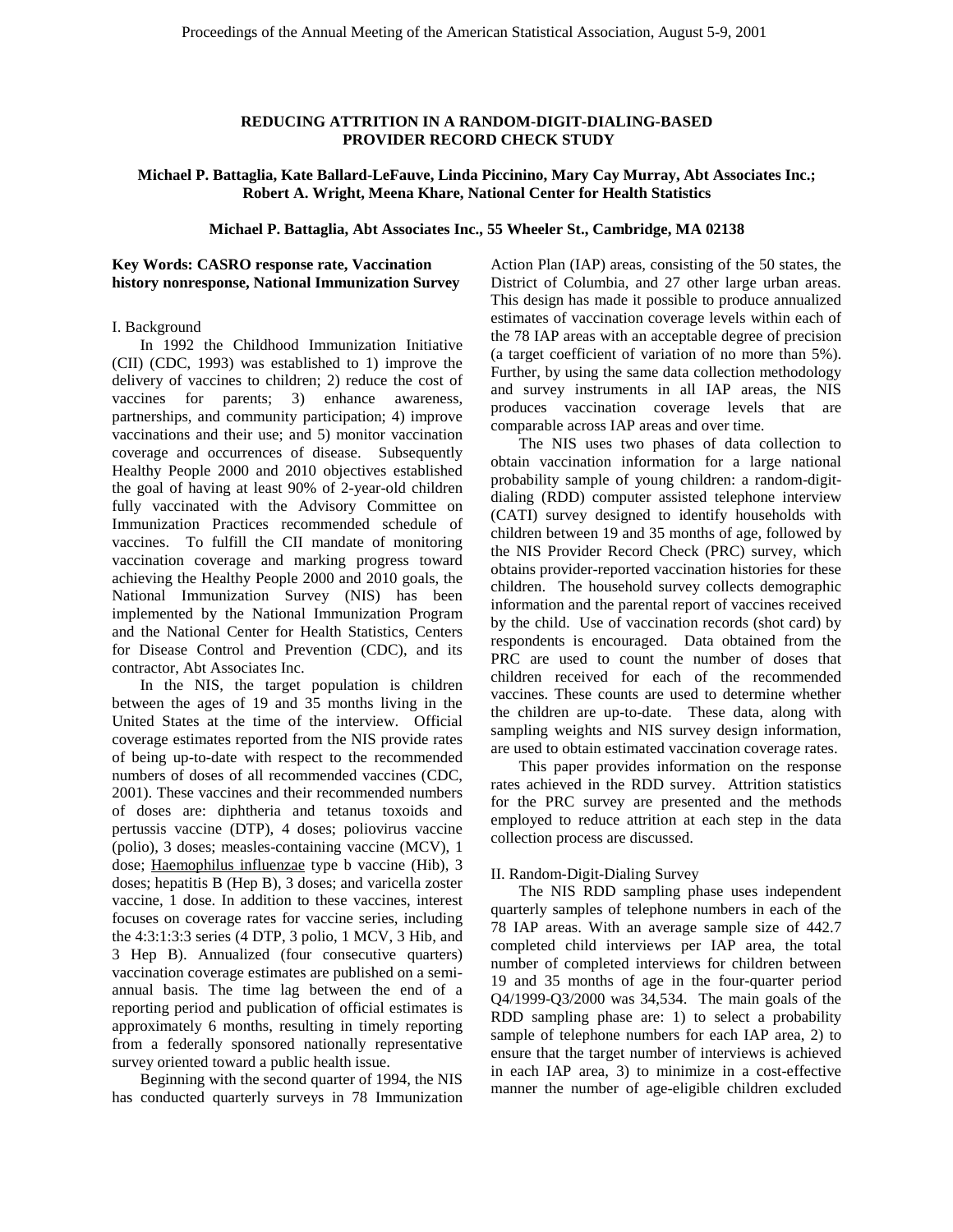from the sampling frame, and 4) to maintain an up-todate sampling frame of telephone numbers.

To accomplish these goals, the NIS uses the listassisted method of random-digit dialing (Lepkowski, 1988). This method selects a random sample of telephone numbers from banks of 100 consecutive telephone numbers (e.g., 617-495-0000 to 617-495- 0099) that contain one or more directory-listed residential telephone numbers. The sampling frame of telephone numbers is updated each quarter in order to include new telephone exchanges and area codes. Although the number of cellular telephone subscribers in the U.S. has increased rapidly according to Federal Communications Commission data (by 2,121% from 1990 to 2000), most households continue to maintain land-line telephone service. Also, most cellular telephone users pay for incoming calls, making it unlikely that they would be willing to pay for the survey administration time. Therefore, cellular telephone exchanges are currently excluded from the NIS sampling frame.

The target sample size of completed telephone interviews in each IAP area is designed to achieve an approximately equal number of children with adequate provider-reported vaccination histories in all 78 IAP areas. In this paper the phrase "children with adequate provider data" refers to children for whom sufficient vaccination history information is obtained from their providers to determine whether they are up-to-date with respect to the recommended vaccination schedule.

The design and implementation of the NIS sample rely on four key design tools. First, an automated procedure is used to eliminate a portion of the nonworking and business telephone numbers in the sample before the interviewers dial them (Battaglia et al., 1995). Second, statistical models are used to predict the number of sample telephone numbers needed in each IAP area for a given quarter of interviewing (Buckley et al., 1998). Third, the sample for an IAP area is divided into random subsamples called replicates. By administering the sample release on a replicate-by-replicate basis, it is possible to spread the interviews for each IAP area evenly across the entire calendar quarter. Fourth, the sample telephone numbers are matched with an extensive national database of directory-listed residential telephone numbers in order to obtain usable mailing addresses for approximately 58% of the sample telephone numbers. To promote participation in the NIS, an advance letter is sent to these addresses approximately 2 weeks prior to the RDD interview.

# III. Provider Record Check Survey

At the end of the NIS RDD interview, consent to contact the children's vaccination providers is requested from the parent/guardian. When verbal consent is

obtained, children's vaccination providers are mailed an immunization history questionnaire (IHQ). Vaccination providers who are mailed the IHQ are asked to record the sampled child's vaccination history on the IHQ. The data from these IHQs are entered, cleaned, edited, and merged to produce a child-level record.

The IHQ is designed to be simple and brief, to minimize burden on the providers and to encourage participation in the survey. It consists of two pages. Page 1 includes space for a label that contains identifying information about the child (child's name and birth date and the full name of the parent). Page 1 also includes a grid for recording dates of vaccinations. The recommended childhood vaccines listed in the NIS questionnaire form columns of the grid, and an additional column is available for recording other vaccines. Page 2 of the questionnaire contains a series of questions about the facility and vaccination provider (for example, whether the facility is public or private, and the clinical specialty of the provider).

The IHQ is sent by mail to vaccination providers with instructions to mail or fax the questionnaire back upon completion. If a response is not received after two weeks, a reminder postcard is sent to the provider. Then, if necessary, another questionnaire packet is mailed two weeks later, and finally a telephone call is made to the provider to remind and encourage them to complete the form and either mail or fax the information back. In some instances, provider-reported vaccination histories are accepted over the phone. The goal in the data collection process is to give reminders to providers and to make reporting as easy as possible by offering multiple reporting mechanisms and allowing sufficient time.

# IV. Summary of RDD Results

The NIS calculates numerous key indicators for the RDD sample. Ezzati-Rice et al. (2000) discuss methods for calculating response rates in RDD surveys that screen for an eligible target population. One commonly used response rate in RDD surveys in the Council of American Survey Research Organizations (CASRO) response rate (Frankel, 1983). It consists of three components:

Resolved #'s \* Screened Households \* Completed Interviews<br>Total Sample Known Households Eligible Households Total Sample Known Households

The three ratios being multiplied together in the above equation are the resolution rate, the screening completion rate, and the interview completion rate, respectively. Resolved numbers are those telephone numbers identified as nonworking, business or residential numbers (i.e., known households). Screened households are those that complete the age eligibility screening interview. Total Sample represents the entire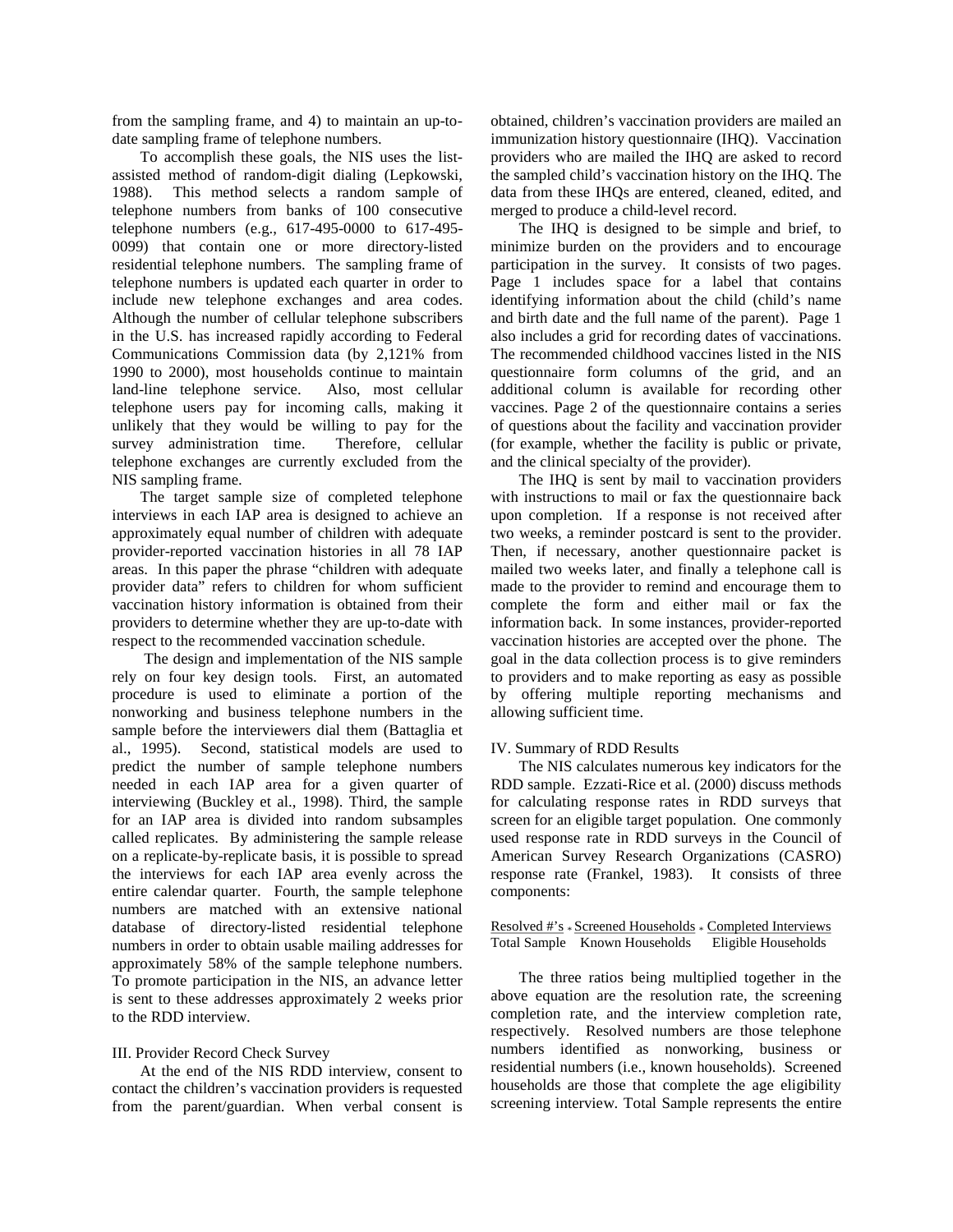sample drawn for the four quarters, and the total number of resolved numbers includes telephone numbers resolved as nonworking or business numbers by the automated sample screening procedures.

For the four-quarter period Q4/1999-Q3/2000 2,678,848 telephone numbers were sampled. The resolution rate for the entire sample was 88.3%. The screener completion rate was 96.2% and the interview completion rate was 93.4%. This resulted in an overall CASRO response rate of 79.3%, which is among the highest response rates achieved in national RDD surveys today (Massey et al., 1997). As noted earlier the NIS is conducted in 78 IAP areas. Figure 1 shows the CASRO response rates for the 78 IAP areas using a boxplot. The inter-quartile range is from 77.2% to 82.0%. The maximum response rate is 85.8%, and the minimum is 71.6%, which in itself would be considered a good response rate in a typical RDD survey.

# V. Provider Record Check Attrition Statistics

The PRC survey has built-in provisions for assessing data to determine where children are lost through attrition at several stages in the interview and provider data collection process. The goal of this assessment is to evaluate where in the data collection process attrition occurs and to identify steps that can be taken to reduce the loss at each stage.

Data for this assessment are combined from several sources to illustrate the losses through attrition in the interview and production phases of the process. Table 1 shows data derived from production reports (called ProTrack files) as well as analysis file data. Key indicator data for the NIS at the national level are shown for the four-quarter period Q4/1999-Q3/2000. Data for a particular quarter reflect data for that quarter as of the time point of the closeout of the subsequent quarter; i.e., data for Q1/2000 are current as of the close of Q2/2000 and include any data from the ProTrack system that were received and entered after the original closeout of Q1/2000. This is done so that a complete set of data is presented for a quarter that accounts for late (post-closeout of a quarter) returns of immunization history questionnaires (IHQs) by providers.

The key indicators list in the first column of Table 1 highlights items relevant to assessing attrition. For the four-quarter period Q4/1999-Q3/2000), 34,534 children in the relevant NIS age-range of 19-35 months had completed the NIS interview. Approximately eighty-four percent of these children had consent that was in a form that was "useable" to contact their vaccination providers. This means that 5,435 cases (approximately 16% of the total age-eligible children) were lost prior to the consent process, refused consent, or gave consent that was incorrect or incomplete (did not have the child's name or was not from a parent or guardian). Among provider-child pairs that were

identified by households that had given consent in a useable form, IHQs were mailed to 93% of the providers represented in these pairs. The seven percent loss is due to providers that could not be located; i.e., address information was unavailable, inaccurate or incomplete, even after checks were performed using database and web searches and other locating tools. Each provider is mailed a packet with an IHQ; therefore, a mailed IHQ corresponds to a provider-child pair. In Table 1, more than three-fourths (78%) of questionnaires mailed to providers were returned with enough information on the child's immunizations to be used for vaccination estimates. Another 11% were returned indicating that the provider did not have an immunization record for the child; 2% were returned with a request for a written consent from the parents, and 0.1% of the providers returned a questionnaire with an indication that they were refusing. The remaining forms were either not returned, or were returned with problems that made them unusable. For the fourquarter time period Q4/99-Q3/00, 429 children with provider data (less than 2% of children with completed interviews with any returned immunization information) had data from providers that was not considered adequate for estimation purposes. The resulting 23,188 of age-eligible children that did have adequate immunization data from providers represents 68% of the total of eligible children with completed NIS interviews.

Figure 2 displays a boxplot for the 78 IAP areas with the percentage of children with adequate provider data for the four-quarter period Q3/1999-Q2/2000. The median percentage is 68.4% and the interquartile range is from 63.2% to 71.3%. The highest percentage is 78.8% and the lowest percentage is 54.5%.

# VI. Procedures to Reduce Attrition

At each step in the data collection process for the PRC survey, procedures are used to increase the number of children with adequate provider data. The main steps include:

# Obtaining Consent

The first step in the PRC survey data collection process occurs during the last section of household interview. This is where the name of the subject child's providers, the child's full name, and the guardian's name are collected. After that data have been collected, the guardian is asked to give consent to contact those providers. The majority of refusals occur at the beginning of the provider section when the respondent is first asked for the names of the child's medical providers. When the respondent refuses to give the provider information, the interviewer reads a refusal conversion script designed to elicit cooperation. If that does not avert the refusal, the interviewer ends the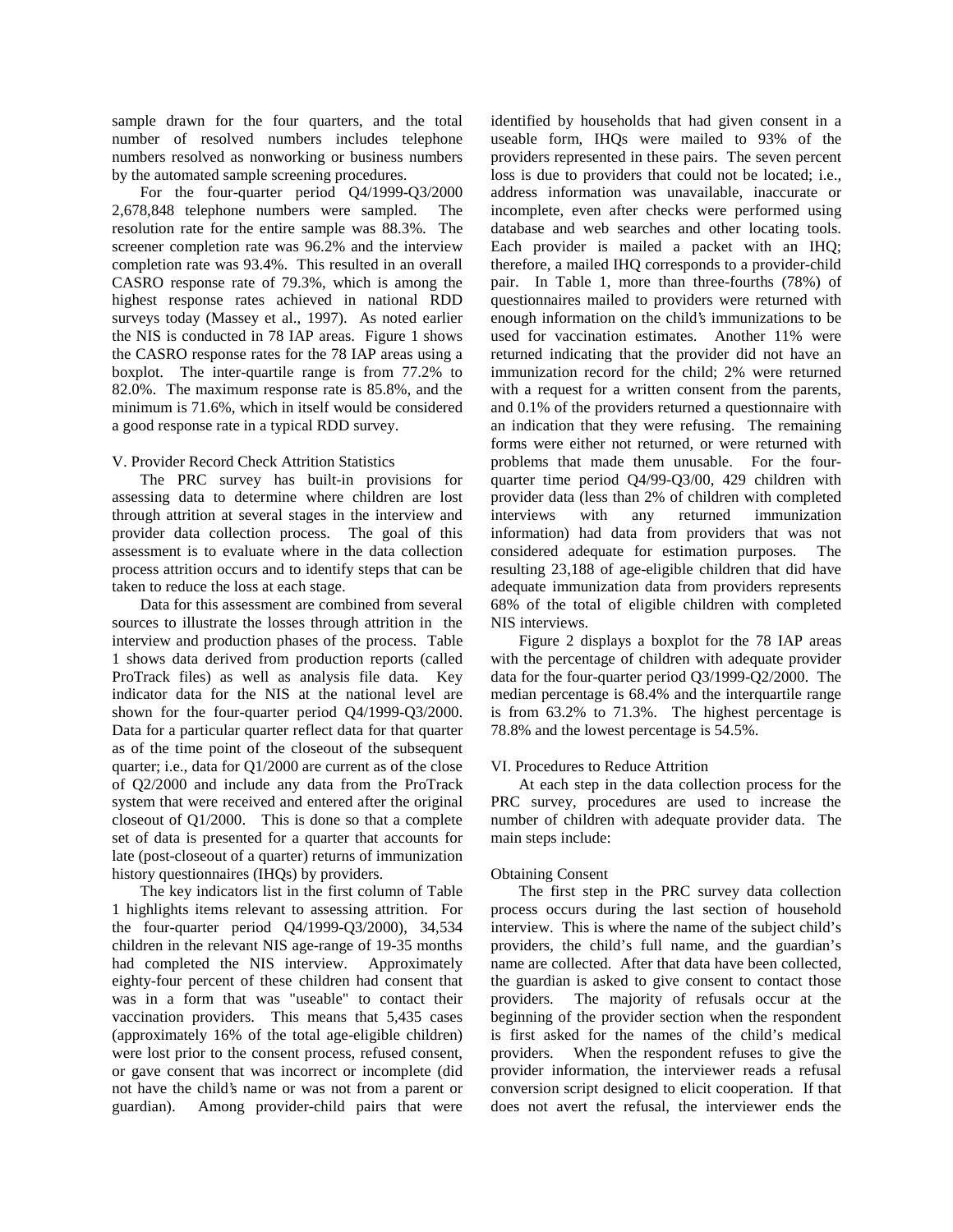interview. The case is then sent to an experienced refusal converter who attempts to convert the refusal later in the data collection period. For the four-quarter period Q4/1999-Q3/2000), 35% of refusals were converted.

# Mailing to Providers

Among parents who give consent to contact their child's immunization providers, some are not able to furnish complete name and address information for those providers. In order to increase the number of children with adequate provider information, the CATI interview includes a provider look-up database, which the interviewer can search for providers within a 50 mile radius of the respondent's ZIP Code. If the provider is not found in the database, the interviewer captures as much name and address information as the respondent can provide. After the interview, the provider names and addresses are reviewed by locating clerks. The clerks first search the entire look up database for the address. If the provider cannot be found in the database, the clerks use American Medical Association listings, web searches, and other locating tools to find a complete address. If the respondent was able to give a phone number for the provider's office, the locator calls to confirm the mailing information. All addresses are reviewed a second time by a supervisor, who approves the address for mailing or codes it as unusable. Approximately 7% of the providers named by respondents can not be located. However, at least one provider can be located for 97% of the children for whom we have consent. This is because most of the unlocated providers are a second or third provider nominated for a child.

# Increasing Provider Response

In order to increase response rates from providers, the survey follows the Total Design Method described by Dillman (1977). Each provider is sent a packet containing an Immunization History Questionnaire (IHQ), a copy of the consent form to release medical records, a cover letter from the CDC, a copy of an Morbidity and Mortality Weekly Report article that reports national vaccine coverage rates that are derived from the survey data, and a business reply envelope. Two weeks after the initial request a reminder/thank you postcard is sent to every provider. Five weeks after the original mailing, a reminder packet is sent to providers who have not yet responded to the first request. This reminder mailing contains a second questionnaire. Two weeks after the reminder mailing, the non-responding providers are prompted by telephone. During the telephone prompting, most providers request another questionnaire, which is mailed or faxed to them within 24 hours. Other means of increasing provider response rates are being

responsive to our providers' requests. The project maintains a toll-free hotline that the providers can call with questions. Providers are also given several options for returns – they can fax the form back or return it in the business reply envelope. In some instances, the providers call their responses in to the toll free line. Because many providers are contacted repeatedly for the survey over several quarters, attempts have been made to respond to individual provider's requests. Providers who are contacted frequently may supply us with a specific mailing address for all IHQs, or ask that they not receive the reminder postcards.

# Responses Without Immunization Data

The second largest place where we lose children is when providers respond to the survey but do not provide immunization data. In the last data collection period, 96% of providers responded to the survey, but only 78% responded with immunization data. When providers respond but do not provide immunization data, most indicate that they do not have immunization records for this child. Other types of responses in this category include providers that require written consent and providers that refuse or indicate that there would be a charge for retrieving records. In order to increase the number of responses, the survey has a procedure to attempt to obtain a signed consent form from the parent or guardian when the provider requires one. Also, if a provider that we contact frequently refuses to continue to participate, a representative of the CDC may contact them to try to attempt to convert the refusal.

# Inadequate Provider Information

Children that fall into this category are cases in which at least one, but not all providers, has responded with some immunization data, but that data does not appear to be a complete vaccination history for the child. This assessment is made by applying six criteria based on the number of doses reported for specific vaccines and the agreement between the household and provider vaccination reports. For example, a child is considered to have adequate provider data if the provider report matches the household shot card report.

# VII. Conclusions

It is still feasible to attain high response rates in RDD surveys today and to minimize the spread in the response rate across diverse geographic areas. Most providers return the IHQ (96%), with 78% of IHQs returned with immunization data. There is a greater spread across the geographic areas in the PRC survey percentage of children with adequate provider data. The analysis of where attrition occurs in the process of obtaining provider data has led to the development of several procedures that help reduce attrition in the household and provider components of the NIS.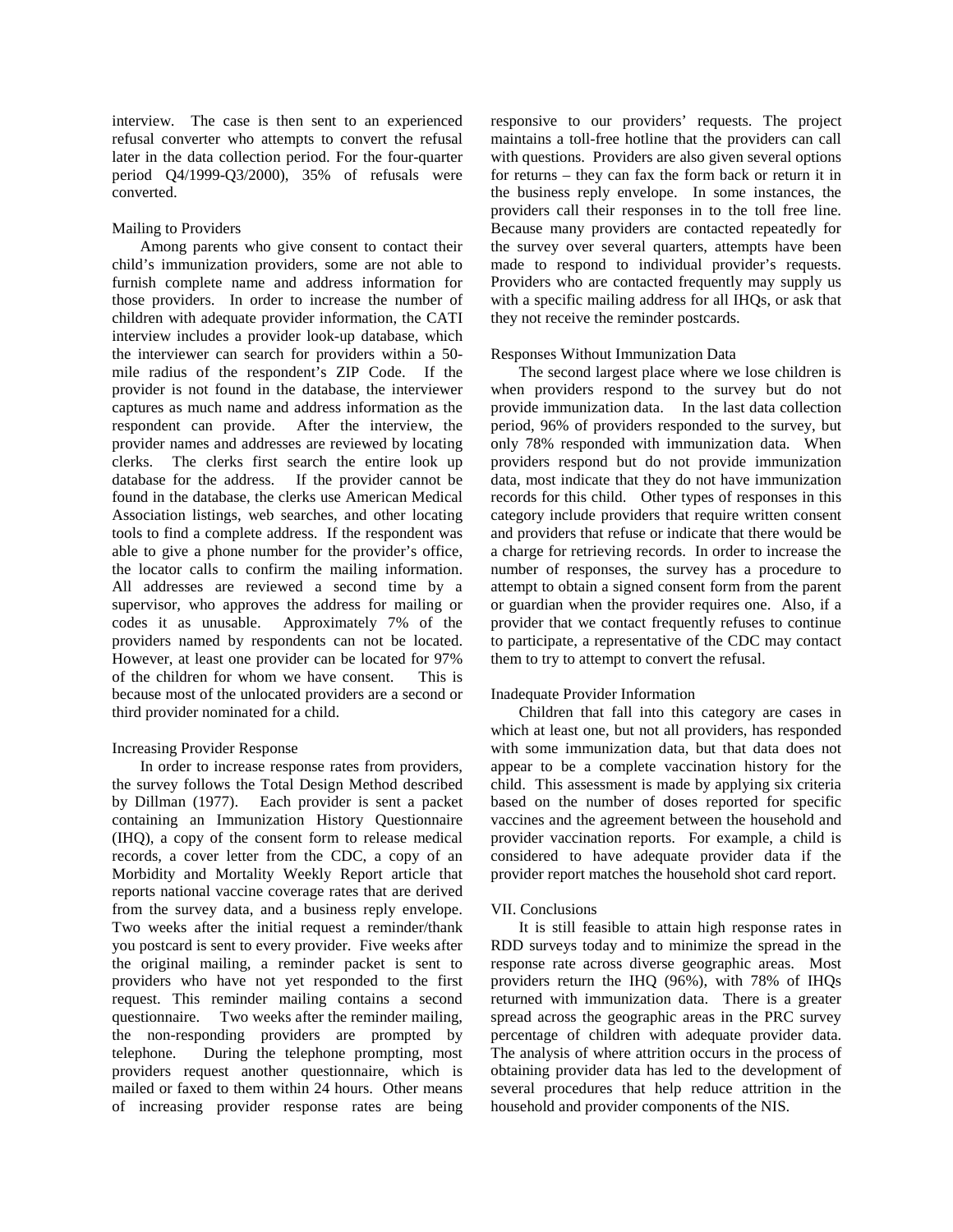References:

Battaglia, Michael P., Starer, Amy, Oberkofler, Jerry, and Zell, Elizabeth R.1995. Pre-identification of nonworking and business telephone numbers in list-assisted random-digitdialing samples. 1995 Proceedings of the Section on Survey Research Methods, Alexandria, VA: American Statistical Association, pp. 957-962.

Buckley, Paul, Dennis, J. Michael, Saulsberry, Candice, Coronado, Victor G., Ezzati-Rice, Trena M., Maes, Edmond F., Rodén, Ann-Sofi, and Wright, Robert A. 1998. Managing 78 simultaneous RDD samples. 1998 Proceedings of the Section on Survey Research Methods, Alexandria, VA: American Statistical Association, pp. 957-961.

Centers for Disease Control and Prevention. 1993. Reported vaccine-preventable diseases—United States, 1993, and the Childhood Immunization Initiative. MMWR Morb Mortal Wkly Rep, 43, pp. 57-60.

Centers for Disease Control and Prevention. 2001. Recommended childhood immunization schedule—United States, 2001. MMWR Morb Mortal Wkly Rep, 50, pp. 7-10. Dillman, D. 1978. Mail and Telephone Surveys: The Total Design Method, New York: John Wiley & Sons.

Ezzati-Rice, Trena M., Frankel, Martin R., Hoaglin, David C., Loft, John D., Coronado, Victor G., and Wright, Robert A. 2000. An alternative measure of response rate in randomdigit-dialing surveys that screen for eligible subpopulations. Journal of Economic and Social Measurement, Volume 26, pp. 99-109.

Frankel, L.R. 1983. The report of the CASRO task force on response rates. In: Weisman F., ed. Improving Data Quality in Sample Survey, Cambridge, MA: Marketing Science Institute, pp. 1-11.

Lepkowski, J.M. 1998. Telephone sampling methods in the United States. In: Groves, R.M., Biemer, P.P., Lyberg, L.E., Massey, J.T., Nicholls, W.L., Waksberg, J., eds. Telephone Survey Methodology, New York: John Wiley & Sons, 73-98.

Massey, J.T., O'Connor, D., and Krotki, K. 1997. Response rates in random digit dialing telephone surveys. 1997 Proceedings of the Section on Survey Research Methods, Alexandria, VA: American Statistical Association, pp. 707 712.

FIGURE 1. BOXPLOT OF OVERALL RESPONSE RATE FOR 78 GEOGRAPHIC AREAS, Q4/1999-Q3/2000 NATIONAL IMMUNIZATION SURVEY